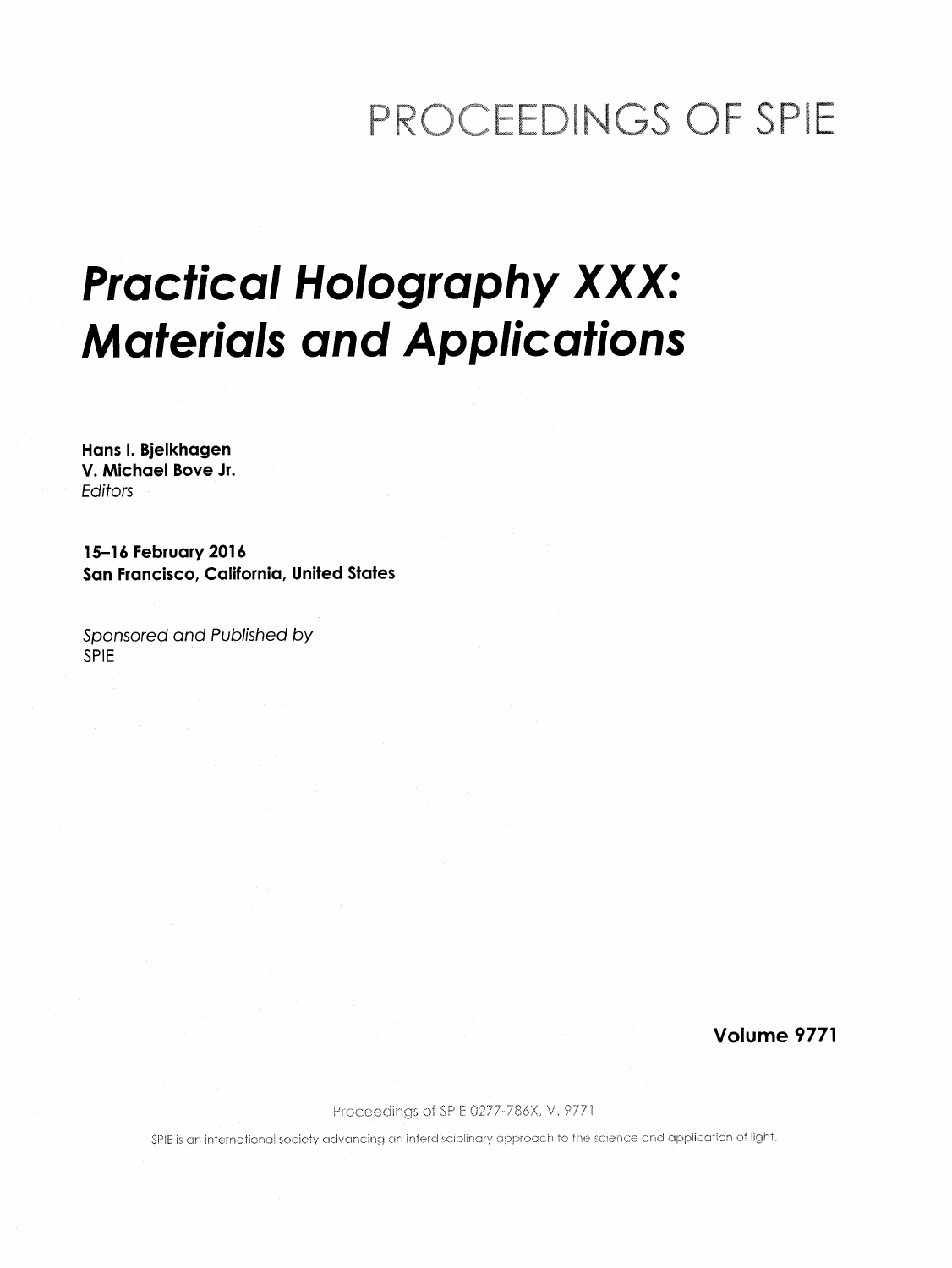## **Contents**

| v         | Authors                                                                                                                            |
|-----------|------------------------------------------------------------------------------------------------------------------------------------|
| ٧ij       | Conference Committee                                                                                                               |
| iх        | Introduction                                                                                                                       |
| SESSION 1 | <b>MATERIALS AND PROCESSES</b>                                                                                                     |
| 977102    | Single-beam Denisyuk holograms recording with pulsed 30Hz RGB laser (Invited Paper)<br>[9771-1]                                    |
| 977103    | Precision holographic optical elements in Bayfol HX photopolymer (Invited Paper) [9771-2]                                          |
| SESSION 2 | <b>HOLOGRAPHY, ART AND PERCEPTION</b>                                                                                              |
| 977105    | Ultra-realistic imaging and OptoClones [9771-4]                                                                                    |
| 977107    | Concurrent studies on artworks by digital speckle pattern interferometry and<br>thermographic analysis [9771-6]                    |
| 977108    | Silent images in dialogue [9771-7]                                                                                                 |
| SESSION 3 | <b>APPLICATIONS I</b>                                                                                                              |
| 9771 0A   | Development of 3D holographic endoscope [9771-10]                                                                                  |
| 9771 0B   | Virtual interferogram-generation algorithm for phase measurement using two<br>$interferograms [9771-11]$                           |
| SESSION 4 | <b>APPLICATIONS II</b>                                                                                                             |
| 9771 OC   | Holographic topography using acousto-optically generated large synthetic wavelengths<br>(Invited Paper) [9771-12]                  |
| 9771 OD   | Enhancing phase retrieval speed for real-time interferometer and ESPI by two-dimensional<br>continuous wavelet transform [9771-13] |
| 9771 OE   | Holographic storage system based on digital holography for recording a phase data page<br>in a compact optical setup [9771-14]     |
| 9771 OF   | Holographic imaging through a scattering medium by diffuser-assisted statistical<br>averaging [9771-15]                            |